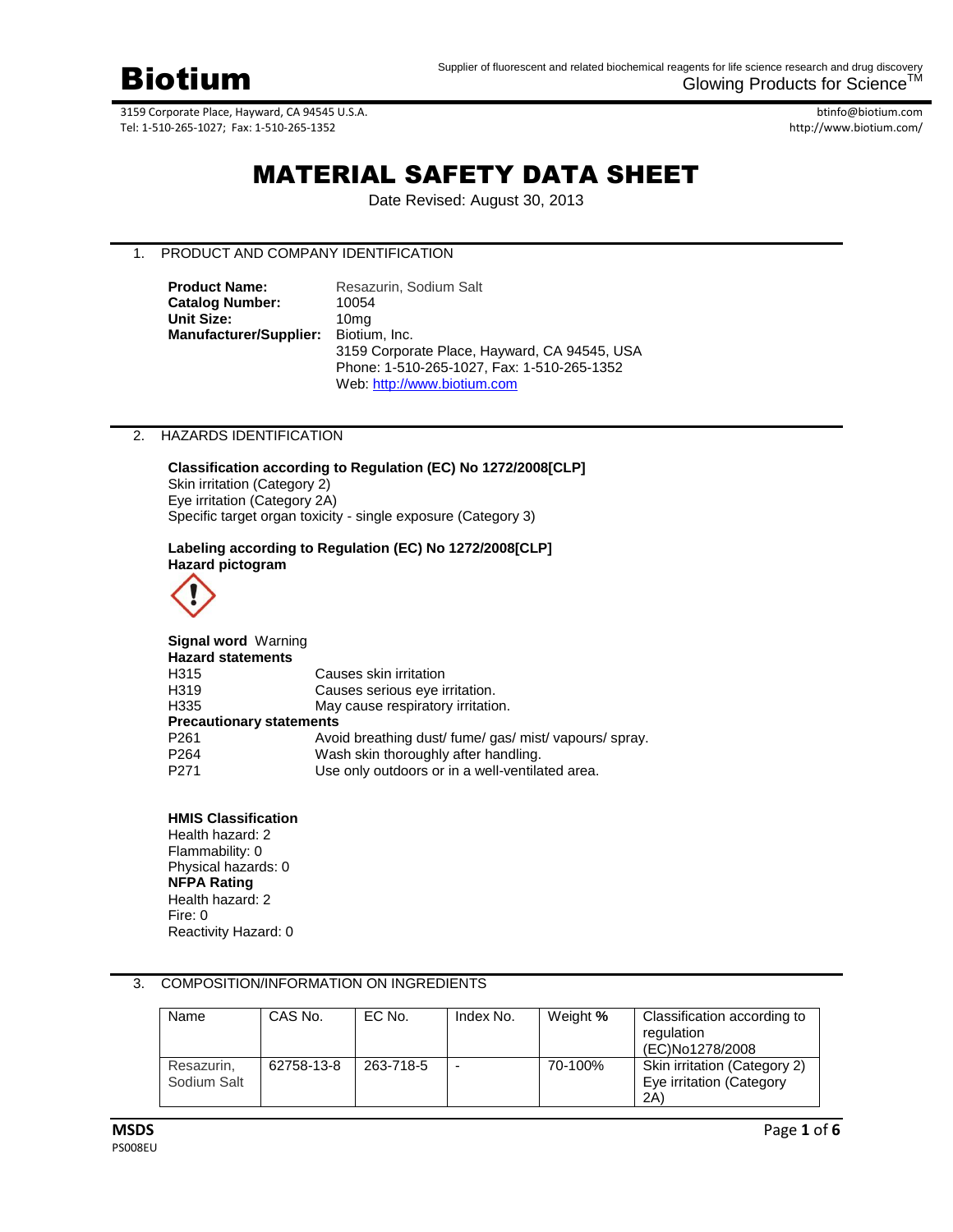

btinfo@biotium.com http://www.biotium.com/

|  |  |  |  |  | Specific target organ<br>toxicity - single exposure<br>(Category 3) |
|--|--|--|--|--|---------------------------------------------------------------------|
|--|--|--|--|--|---------------------------------------------------------------------|

#### 4. FIRST- AID MEASURES

#### **General advice**

Consult a physician. Show this safety data sheet to the doctor in attendance. Move out of dangerous area. **If inhaled**

If breathed in, move person into fresh air. If not breathing, give artificial respiration. Consult a physician.

# **In case of skin contact**

Wash off with soap and plenty of water. Consult a physician.

# **In case of eye contact**

Flush eyes with water as a precaution.

#### **If swallowed**

Do NOT induce vomiting. Never give anything by mouth to an unconscious person. Rinse mouth with water. Consult a physician.

# 5. FIREFIGHTING MEASURES

#### **Suitable extinguishing media**

Carbon dioxide, dry chemical extinguishers, foam extinguishers or water. **Special protective equipment for firefighters** Wear self contained breathing apparatus for firefighting if necessary.

# 6. ACCIDENTAL RELEASE MEASURES

#### **Personal precautions**

Avoid breathing vapors, mist or gas. Remove all sources of ignition. **Environmental precautions** Prevent further leakage or spillage if safe to do so. Do not let product enter drains. **Methods and materials for containment and cleaning up** Contain spillage. Soak up spilled substance with inert absorbent material. Keep in suitable, closed containers for disposal.

#### 7. HANDLING AND STORAGE

#### **Precautions for safe handling**

Avoid inhalation of vapor or mist.

Avoid direct contact with substance.

# **Conditions for safe storage**

Keep container tightly closed in a dry and well-ventilated place.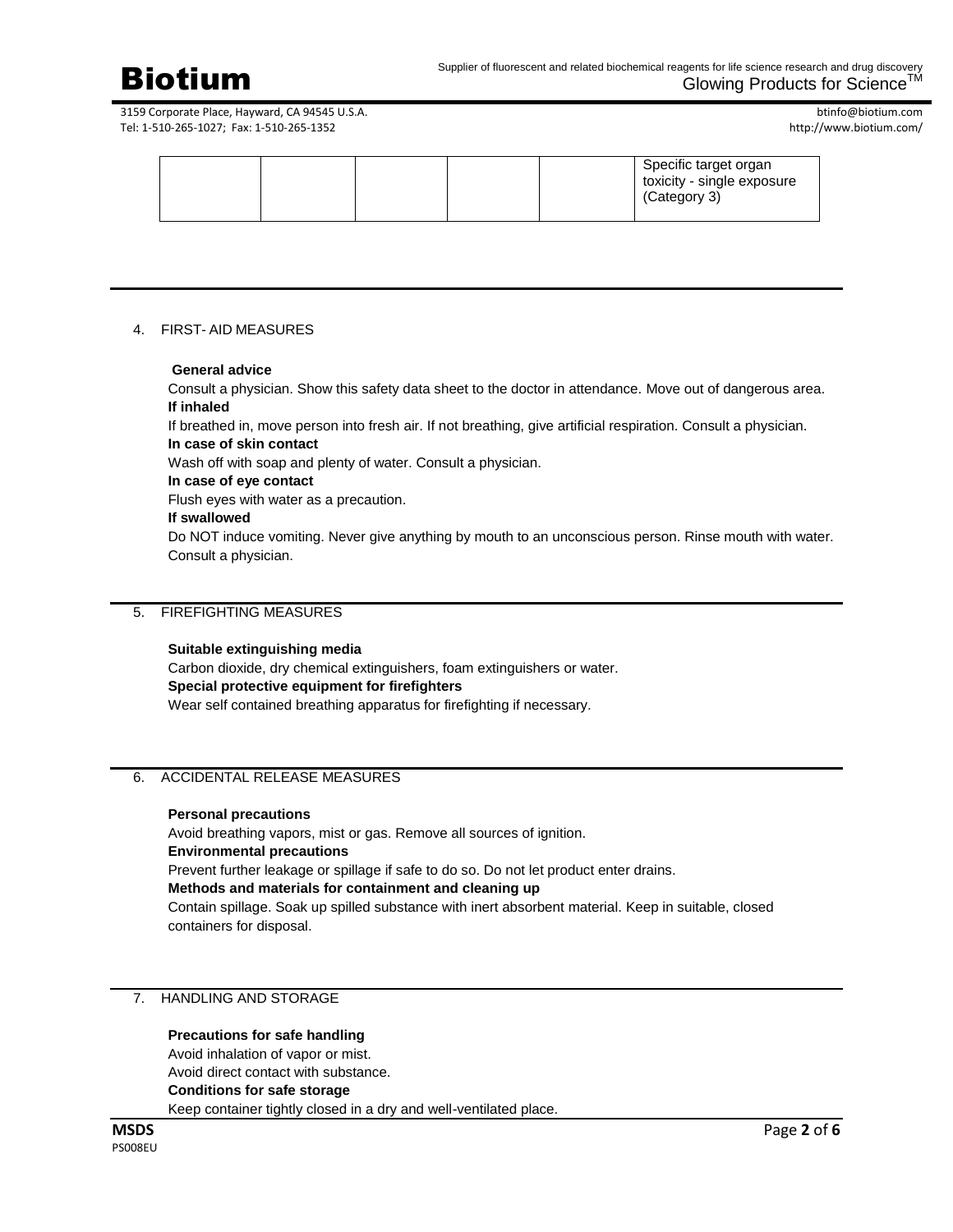

btinfo@biotium.com http://www.biotium.com/

Store at  $4^{\circ}$ C.

# 8. EXPOSURE CONTROLS/PERSONAL PROTECTION

## **Components with workplace control parameters**

Substance Resazurin, Sodium Salt CAS no. 62758-13-8 Control parameters No information available

#### **Personal protective equipment**

#### **Hand protection**

Handle with gloves. Gloves must be inspected prior to use. Use proper glove removal technique (without touching glove's outer surface) to avoid skin contact with this product. Dispose of contaminated gloves after use in accordance with applicable laws and good laboratory practices. Wash and dry hands.

#### **Respiratory protection**

Use respirators and components tested and approved under appropriate government standards such as NIOSH (US) or CEN (EU).

#### **Eye protection**

Safety glasses with side-shields conforming to EN166 Use equipment for eye protection tested and approved under appropriate government standards such as NIOSH (US) or EN 166(EU).

#### **Hygiene measures**

Handle in accordance with good industrial hygiene and safety practice. Wash hands before breaks and at the end of workday.

# 9. PHYSICAL AND CHEMICAL PROPERTIES

| <b>Chemical Name</b>                  | Resazurin, Sodium Salt   |
|---------------------------------------|--------------------------|
| Appearance                            | Solid                    |
| Odor                                  | No information available |
| Odor threshold                        | No information available |
| рH                                    | No information available |
| Melting point/freezing point          | No information available |
| Boiling point                         | No information available |
| Flash point                           | No information available |
| Evaporate rate                        | No information available |
| Flammability                          | No information available |
| <b>Explosive limits</b>               | No information available |
| Vapor pressure                        | No information available |
| Vapor density                         | No information available |
| Relative density                      | No information available |
| Solubility                            | No information available |
| Partition coefficient:n-octanol/water | No information available |
| Auto-ignition temperature             | No information available |
| Decomposition temperature             | No information available |
| Viscosity                             | No information available |
| Explosive properties                  | No information available |
| Oxidizing properties                  | No information available |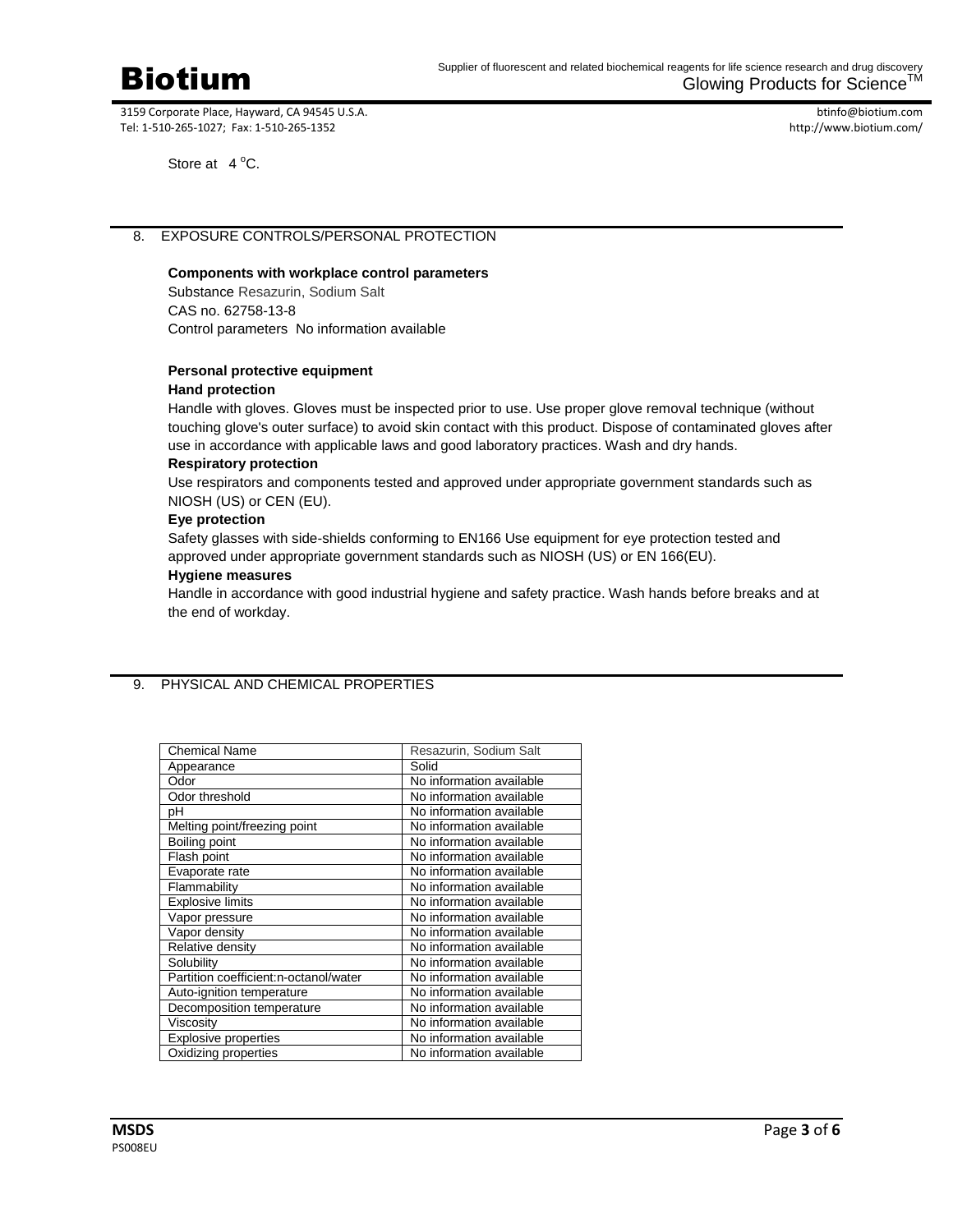

btinfo@biotium.com http://www.biotium.com/

10. STABILITY AND REACTIVITY

**Chemical stability** Stable under recommended storage conditions. **Possibility of hazardous reactions** No data available **Conditions to avoid** Heat, flames and sparks. **Materials to avoid** No data available **Hazardous decomposition products** Hazardous decomposition products formed under fire conditions. - Carbon oxides Other decomposition products - no data available

# 11. TOXICOLOGICAL INFORMATION

| <b>Acute toxicity</b>           |                                                |                       |                                                           |                                                                                                            |  |
|---------------------------------|------------------------------------------------|-----------------------|-----------------------------------------------------------|------------------------------------------------------------------------------------------------------------|--|
|                                 | Oral LD50                                      | None                  |                                                           |                                                                                                            |  |
|                                 | <b>Inhalation LC50</b>                         |                       | None                                                      |                                                                                                            |  |
|                                 | Dermal LD50                                    | None                  |                                                           |                                                                                                            |  |
|                                 | Other information on acute toxicity            |                       |                                                           | no data available                                                                                          |  |
|                                 | Skin corrosion/irritation no data available    |                       |                                                           |                                                                                                            |  |
|                                 |                                                |                       | Serious eye damage/eye irritationno data available        |                                                                                                            |  |
|                                 |                                                |                       | Respiratory or skin sensitization no data available       |                                                                                                            |  |
|                                 | Germ cell mutagenicity                         |                       | no data available                                         |                                                                                                            |  |
| Carcinogenicity                 |                                                |                       |                                                           |                                                                                                            |  |
|                                 |                                                |                       |                                                           | IARC: No component of this product present at levels greater than or equal to 0.1% is identified as        |  |
|                                 |                                                |                       | probable, possible or confirmed human carcinogen by IARC. |                                                                                                            |  |
|                                 |                                                |                       |                                                           | ACGIH: No component of this product present at levels greater than or equal to 0.1% is identified as a     |  |
|                                 | carcinogen or potential carcinogen by ACGIH.   |                       |                                                           |                                                                                                            |  |
|                                 |                                                |                       |                                                           | NTP: No component of this product present at levels greater than or equal to 0.1% is identified as a known |  |
|                                 | or anticipated carcinogen by NTP.              |                       |                                                           |                                                                                                            |  |
|                                 |                                                |                       |                                                           | OSHA: No component of this product present at levels greater than or equal to 0.1% is identified as a      |  |
|                                 | carcinogen or potential carcinogen by OSHA.    |                       |                                                           |                                                                                                            |  |
|                                 | <b>Reproductive toxicity</b>                   |                       | no data available                                         |                                                                                                            |  |
|                                 |                                                |                       |                                                           | Specific target organ toxicity - single exposure (Globally Harmonized System)                              |  |
|                                 | Inhalation - May cause respiratory irritation. |                       |                                                           |                                                                                                            |  |
|                                 |                                                |                       |                                                           | Specific target organ toxicity - repeated exposure (Globally Harmonized System)                            |  |
| no data available               |                                                |                       |                                                           |                                                                                                            |  |
| <b>Aspiration hazard</b>        |                                                |                       |                                                           |                                                                                                            |  |
| no data available               |                                                |                       |                                                           |                                                                                                            |  |
| <b>Potential health effects</b> |                                                |                       |                                                           |                                                                                                            |  |
| Inhalation                      |                                                |                       |                                                           | May be harmful if inhaled. Causes respiratory tract irritation.                                            |  |
| Ingestion                       |                                                |                       | May be harmful if swallowed.                              |                                                                                                            |  |
| <b>Skin</b>                     |                                                |                       |                                                           | May be harmful if absorbed through skin. Causes skin irritation.                                           |  |
| Eyes                            |                                                | Cause eye irritation. |                                                           |                                                                                                            |  |
| <b>Additional Information</b>   |                                                |                       |                                                           |                                                                                                            |  |
| RTECS: SP7700000                |                                                |                       |                                                           |                                                                                                            |  |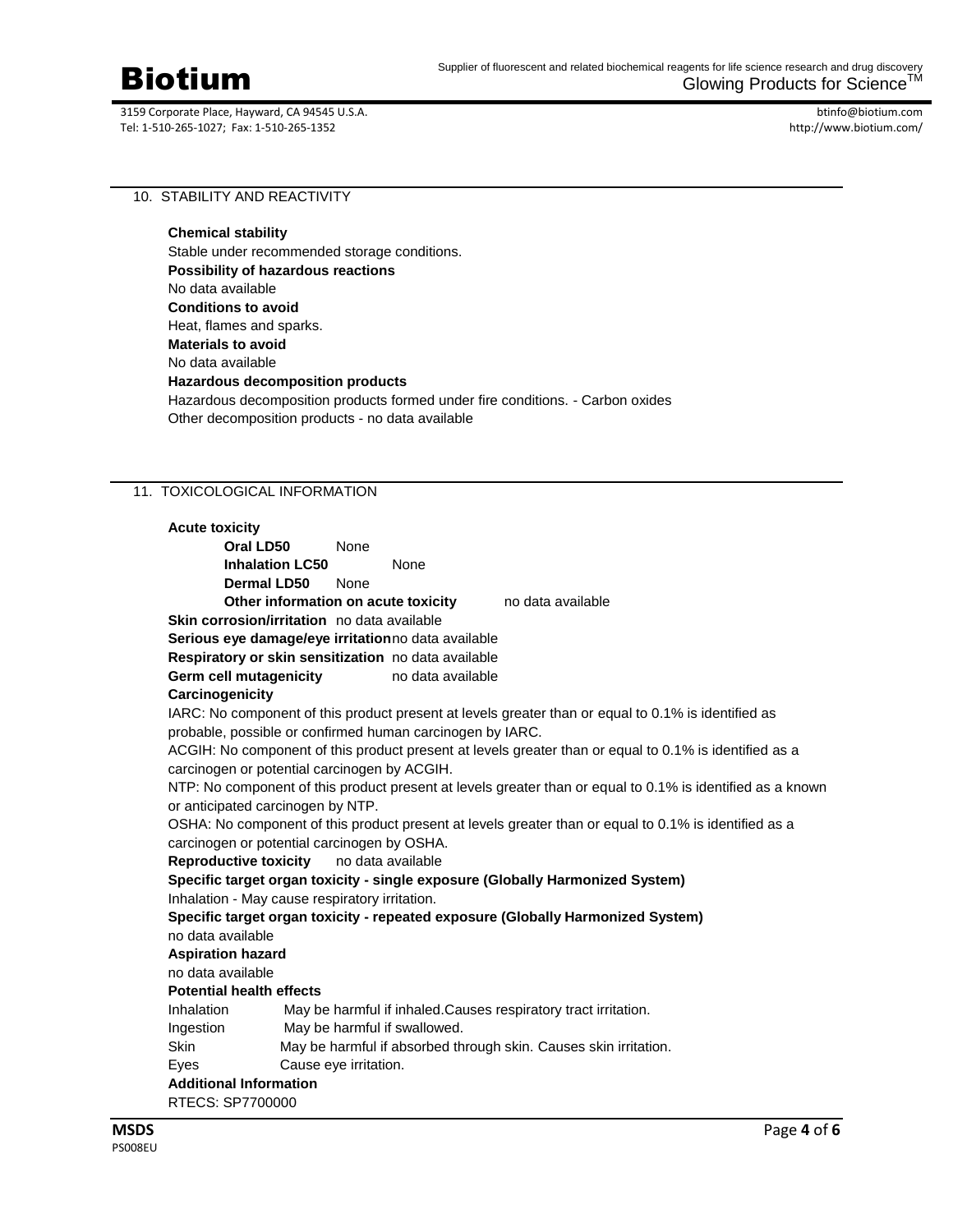

btinfo@biotium.com http://www.biotium.com/

12. ECOLOGICAL INFORMATION

**Toxicity** no information available **Persistence and degradability** no information available **Biodegradation** no information available **Mobility in soil** no information available **Results of PBT and vPvB assessment** no information available **Other adverse effects** no information available **Additional information** no information available

# 13. DISPOSAL CONSIDERATIONS

Do not dispose product directly into sewage. Consult local state or national regulation for proper disposal.

# 14. TRANSPORT INFORMATION

**IATA, IMDG, DOT(US)** not dangerous good during transportation

UN number none UN proper shipping name none Transport hazard class none Packing group none Environmental hazards none Special precaution for user none

# 15. REGULATION INFORTMATION

#### **US Federal Regulations**

Us Toxic Substances Control Act(TSCA): Not listed SARA 302: No chemicals were found. SARA 313: No chemicals were found. SARA 311/312 Hazards: Acute Health Hazard

# 16. OTHER INFORMATION

Classification according to Regulation (EC) Nr. 1272/2008

Prepared by: Regulatory Department Biotium Inc. Version no. 2 Reason for revision Application of CLP labeling and corresponding requirements